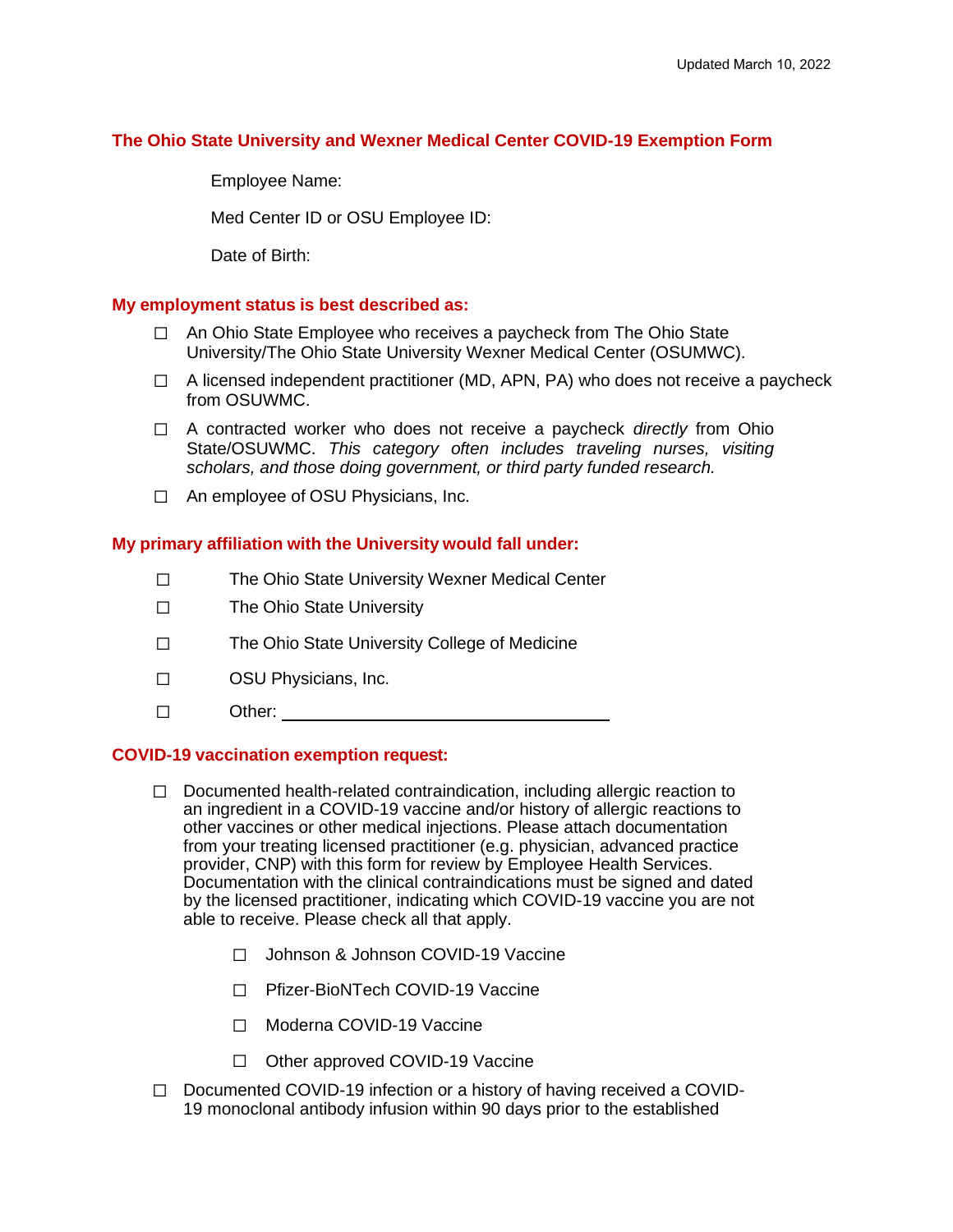deadline. **NOTE:** you will be eligible for a temporary exemption until after the end of the 90-day period and then required to receive a COVID-19 vaccination within 14 days of the end of the exemption.

- ☐ Religious (details required in next question). Requires notary.
- ☐ Personal (not available for OSUWMC employees). Requires notary.

**Explanation for request** *(Note: If you are seeking an exemption for a medical reason, please complete the university's medical exemption.)*

#### **Religious Exemption**

*For the religious exemption, this form must be notarized at the time of submission.*

I, am an employee of The local contract the local contract of the local contract of the local contract of the local contract of the local contract of the local contract of the local contract of the local contract of the lo

Ohio State University or the OSUWMC and am seeking an exemption from

the COVID-19 vaccine because of the following sincerely held religious belief:

In some cases, Ohio State may need additional information and/or documentation about your religious practices or beliefs. As such, please provide the name and contact information of your spiritual leader (if applicable):

## **Personal Exemption (The Ohio State University Wexner Medical Center, College of Medicine or OSUP Employees are NOT ELIGIBLE FOR THIS EXEMPTION)**

□ The Ohio State University Employee (Not required to comply with CMS federal regulations. If unsure of your status, contact your Human Resources Business partner)

#### *For the personal exemption, this form must be notarized at the time of submission.*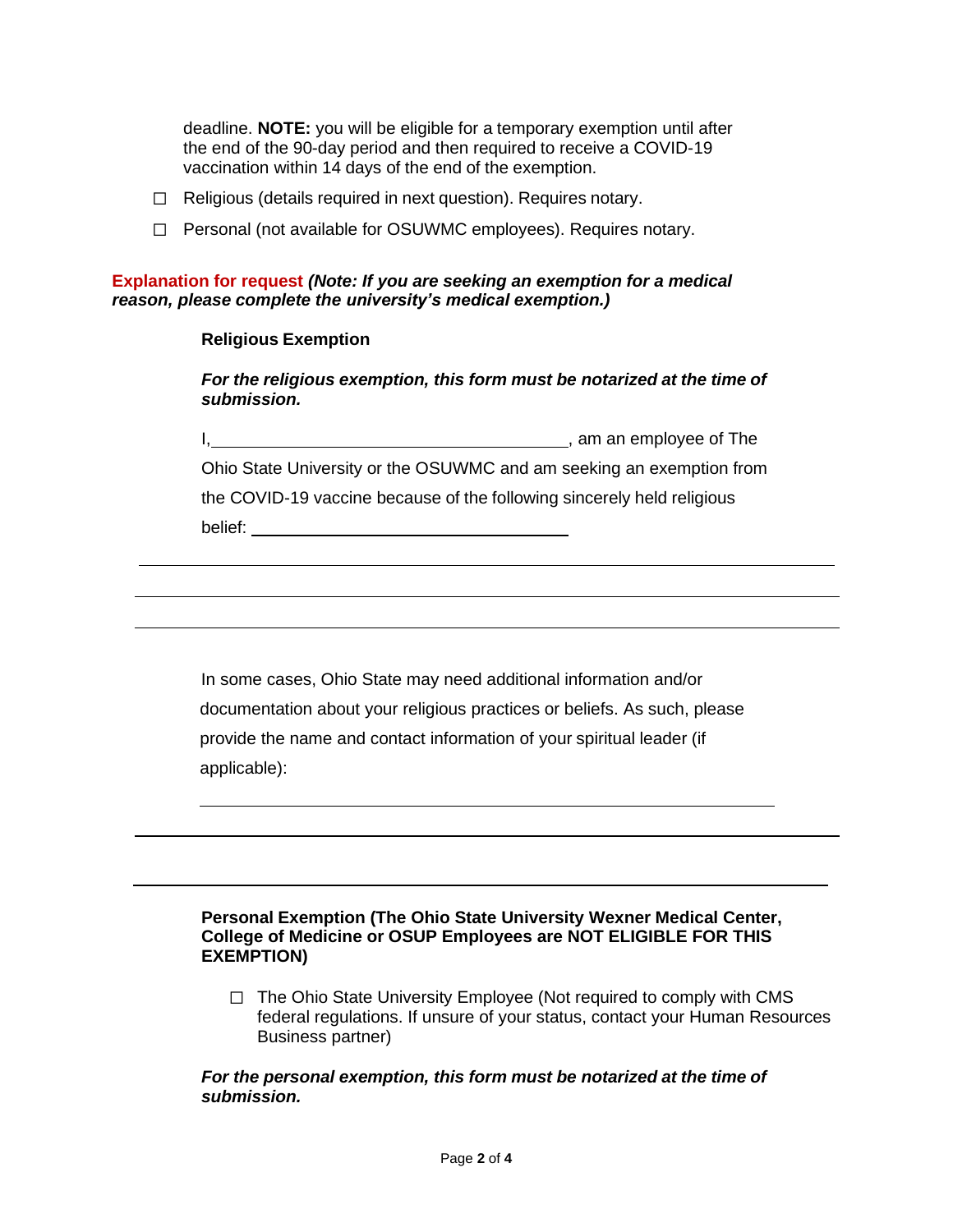I, the contract of the contract of the contract of the contract of the contract of the contract of the contract of the contract of the contract of the contract of the contract of the contract of the contract of the contrac Ohio State University and am seeking an exemption from the COVID-19 vaccine because of the following sincerely held personal belief:

**For religious or personal exemption requests, a notary public must complete the following.**

# **REQUIRED FOR RELIGIOUS OR**

#### **PERSONAL EXEMPTION**

## **ACKNOWLEDGEMENT**

#### **CERTIFICATE**

State of Ohio, County of The foregoing instrument was

acknowledged before me on this (date) by

(name ofperson acknowledging).

(Notary Seal)

Signature of Notary

Public – State of Ohio

My commission expires:

\_\_\_\_\_\_\_\_\_\_\_\_(date)

**By signing below, I verify that the information is complete and accurate to the best of my knowledge, and I understand that any intentional misrepresentation contained in this request may result in disciplinary action, up to termination of employment. I understand**